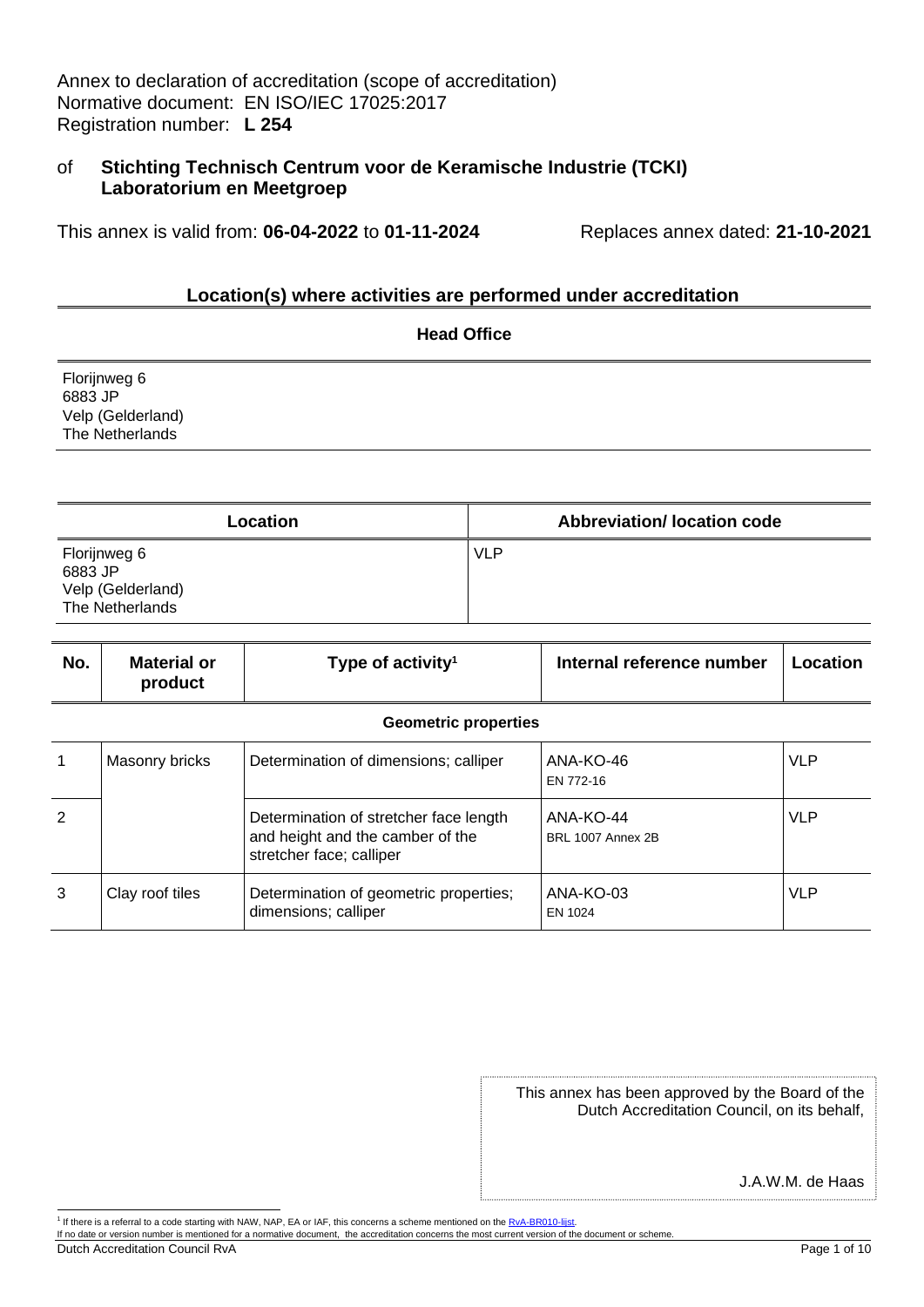This annex is valid from: **06-04-2022** to **01-11-2024** Replaces annex dated: **21-10-2021**

| No.            | Material or<br>product | Type of activity <sup>1</sup>                                            | Internal reference number         | Location   |
|----------------|------------------------|--------------------------------------------------------------------------|-----------------------------------|------------|
| 4              | Clay roof tiles        | Determination of geometric properties;<br>overlap dimensions; ruler      | ANA-KO-18A, ANA-KO-18B<br>EN 1024 | <b>VLP</b> |
| 5              |                        | Determination of geometric properties;<br>non-camber/ twist; micrometers | ANA-KO-16<br>EN 1024              | <b>VLP</b> |
| 6              | Clay pavers            | Determination of dimensions; calliper                                    | ANA-KO-04<br>annex B from EN 1344 | <b>VLP</b> |
| $\overline{7}$ |                        | Determination of curvature; calliper                                     | ANA-KO-44<br>BRL 2360, Annex I    | <b>VLP</b> |
| 8              | Ceramic tiles          | Determination of dimensions; micrometer<br>sand screw micrometer         | ANA-KO-29<br>EN-ISO 10545-2       | <b>VLP</b> |

#### **Mechanical provisions**

| 9  | Masonry bricks                      | Determination of compressive strength;<br>destructive test                               | ANA-KO-37<br>EN 772-1                                   | <b>VLP</b> |
|----|-------------------------------------|------------------------------------------------------------------------------------------|---------------------------------------------------------|------------|
| 10 | Clay roof tiles                     | Determination of flexural strength;<br>destructive test                                  | ANA-KO-17<br><b>EN 538</b>                              | <b>VLP</b> |
| 11 | Clay pavers                         | Determination of transverse breaking<br>load and modulus of rupture; destructive<br>test | ANA-KO-14<br>Annex D from EN 1344                       | <b>VLP</b> |
| 12 | Clay pavers and<br>en ceramic tiles | Determination of abrasion resistance:<br>abrasion resistance meter                       | ANA-KO-24<br>Annex E from EN 1344 and<br>EN-ISO 10545-6 | <b>VLP</b> |
| 13 | Ceramic tiles                       | Determination of resistance to surface<br>abrasion; surface abrasion resistance<br>meter | ANA-KO-30<br>EN-ISO 10545-7                             | <b>VLP</b> |
| 14 |                                     | Determination of modules of rupture and<br>breaking strength; destructive test           | ANA-KO-32<br>EN-ISO 10545-4                             | <b>VLP</b> |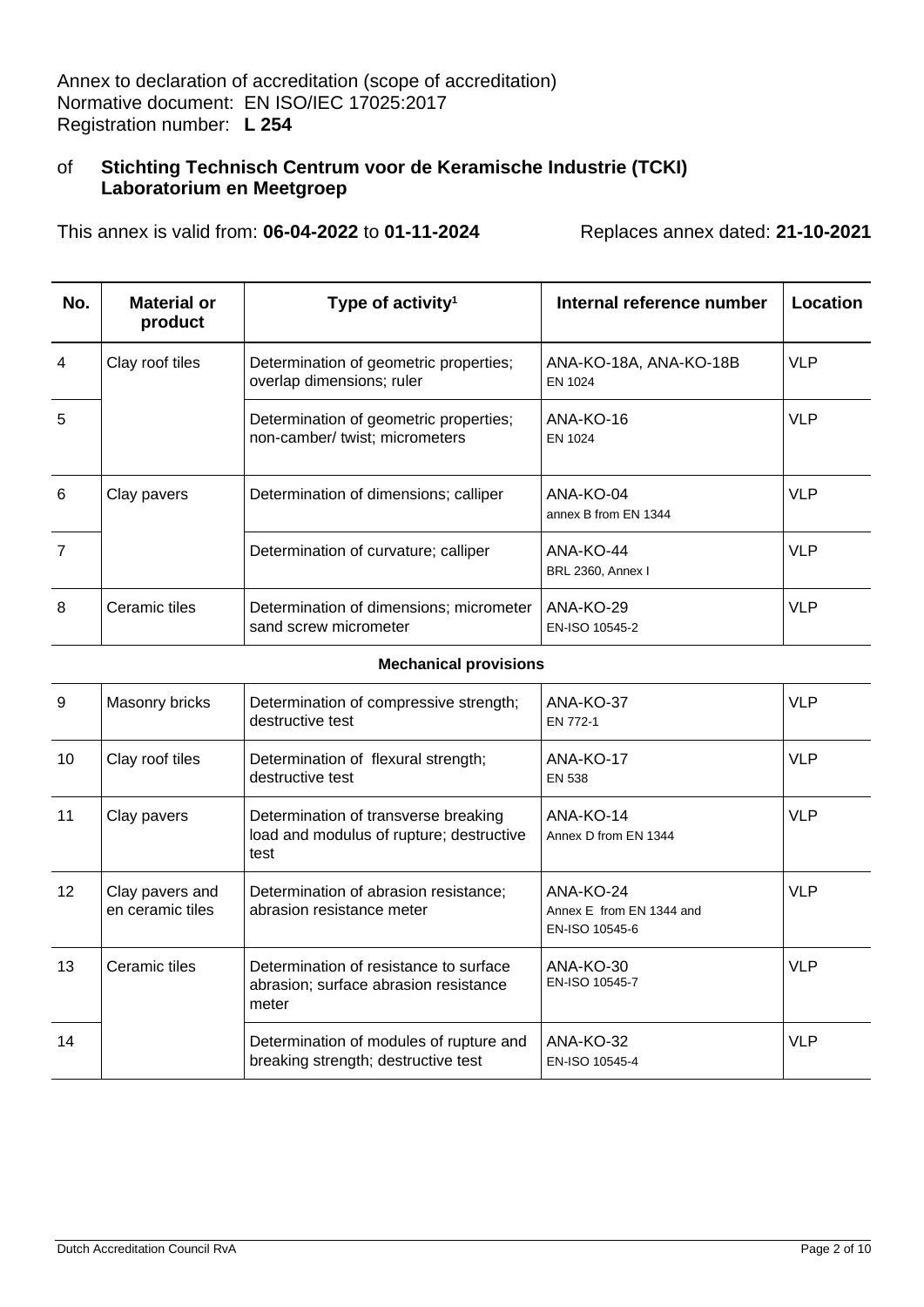This annex is valid from: **06-04-2022** to **01-11-2024** Replaces annex dated: **21-10-2021**

|  | No. | <b>Material or</b><br>product | Type of activity <sup>1</sup> | Internal reference number | Location |
|--|-----|-------------------------------|-------------------------------|---------------------------|----------|
|--|-----|-------------------------------|-------------------------------|---------------------------|----------|

### **Physical/hygric properties**

| 15 | Masonry bricks                                                                                | Determination of volume of frog or voids;<br>sand filling method, volumetric                                            | ANA-KO-39, ANA-KO-46<br>EN 772-9                                    | <b>VLP</b> |
|----|-----------------------------------------------------------------------------------------------|-------------------------------------------------------------------------------------------------------------------------|---------------------------------------------------------------------|------------|
| 16 | Masonry units                                                                                 | Determination of net volume and<br>percentage of voids; gravimetrically                                                 | ANA-KO-39, ANA-KO-46<br>EN 772-3                                    | <b>VLP</b> |
| 17 | Masonry units<br>(except for natural<br>stone)                                                | Determination of net and gross dry<br>density; gravimetrically                                                          | ANA-KO-39, ANA-KO-46<br>EN 772-13                                   | <b>VLP</b> |
| 18 | Masonry bricks                                                                                | Determination of initial rate of water<br>absorption; gravimetrically                                                   | ANA-KO-38, ANA-KO-46<br>EN 772-11                                   | <b>VLP</b> |
| 19 | Masonry bricks<br>and clay pavers                                                             | Determination of cold water absorption;<br>gravimetrically                                                              | ANA-KO-41<br>EN 772-21                                              | <b>VLP</b> |
| 20 | Clay roof tiles                                                                               | Determination of water-impermeability;<br>permeability test                                                             | ANA-KO-15<br>EN 539-1, method 2                                     | <b>VLP</b> |
| 21 | Ceramic tiles                                                                                 | Determination of water absorption,<br>apparent porosity, apparent relative<br>density and bulk density; gravimetrically | AKA-KO-31<br>EN-ISO 10545-3                                         | <b>VLP</b> |
| 22 |                                                                                               | Determination of crazing resistance;<br>autoclave                                                                       | ANA-KO-36<br>in accordance with EN-ISO 10545-11,<br><b>BRL 1010</b> | <b>VLP</b> |
| 23 | <b>Buildingmaterials</b><br>and raw materials /<br>additives                                  | Determination of the expansion or<br>shrinkage for a given temperature profile;<br>dilatometry                          | <b>APP-08</b><br>in-house method                                    | <b>VLP</b> |
| 24 | All unfired, fired<br>and other porous<br>materials<br>applicable for the<br>Ceramic Industry | Determination of the pore size<br>distribution; mercury porosimetry                                                     | ANA-DI-16<br>DIN 66133: 1993                                        | <b>VLP</b> |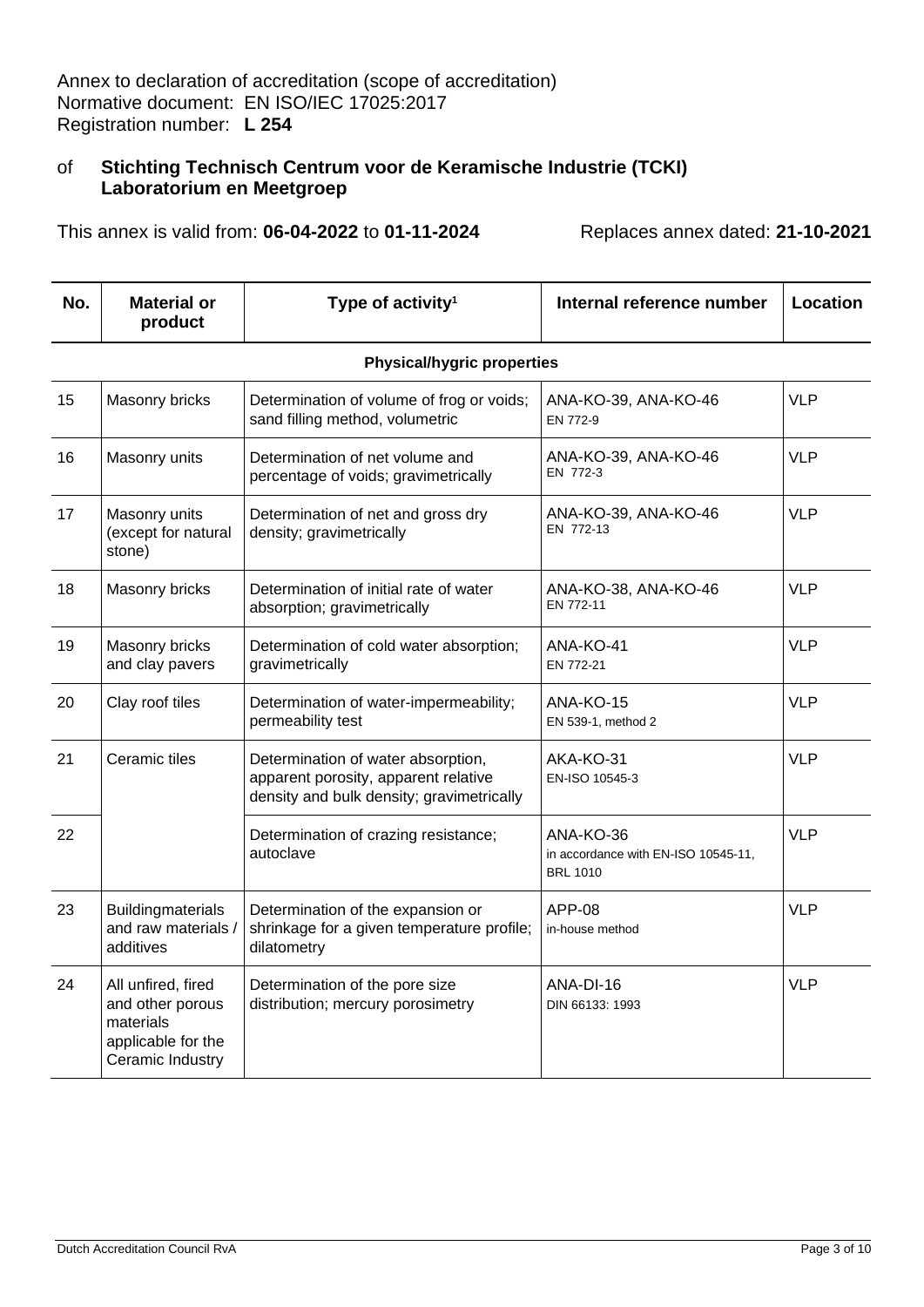This annex is valid from: **06-04-2022** to **01-11-2024** Replaces annex dated: **21-10-2021**

| No. | <b>Material or</b><br>product | Type of activity <sup>1</sup> | Internal reference number | ∣ Location |
|-----|-------------------------------|-------------------------------|---------------------------|------------|
|-----|-------------------------------|-------------------------------|---------------------------|------------|

| 25 | <b>Stony Building</b><br><b>Materials</b> | Determination of freeze-thaw resistance;<br>heat extraction by convection | ANA-KO-19<br>NEN 2872, 1989                                                                                                                                                                                                                                        | <b>VLP</b> |
|----|-------------------------------------------|---------------------------------------------------------------------------|--------------------------------------------------------------------------------------------------------------------------------------------------------------------------------------------------------------------------------------------------------------------|------------|
| 26 | Masonry bricks                            | Determination of freeze-thaw resistance;<br>heat extraction by convection | ANA-KO-19<br><b>NEN-EN 772-22</b><br>ANA-KO-19<br>NPR-CEN/TS 772-22: 2006<br>ANA-KO-19<br>NPR/CEN/TS 772-22:2006 and pre-<br>treatment in accordance with Annex C<br>from EN 1344<br>ANA-KO-19<br>DIN V52252-3<br>ANA-KO-19<br>DIN V52252-3 and pre-treatment with | <b>VLP</b> |
|    |                                           |                                                                           | Annex C from EN 1344                                                                                                                                                                                                                                               |            |
| 27 | Clay roof tiles                           | Determination of freeze-thaw resistance;<br>heat extraction by convection | ANA-KO-19<br>EN 539-2                                                                                                                                                                                                                                              | <b>VLP</b> |
| 28 | Clay pavers                               | Determination of freeze-thaw resistance;<br>heat extraction by convection | ANA-KO-19<br>Annex C from EN 1344                                                                                                                                                                                                                                  | <b>VLP</b> |
| 29 | Ceramic tiles                             | Determination of freeze-thaw resistance;<br>heat extraction by convection | ANA-KO-19<br>EN-ISO 10545-12                                                                                                                                                                                                                                       | <b>VLP</b> |

#### **Determination freeze-thaw resistance**

#### **Chemical-physical research**

| 30  | Masonry bricks | Determination of brick-efflorescence;<br>visual inspection                                                    | ANA-KO-48<br>NBN B 24-209    | <b>VLP</b> |
|-----|----------------|---------------------------------------------------------------------------------------------------------------|------------------------------|------------|
| -31 | Ceramic tiles  | Determination of chemical resistance;<br>interaction with chemicals and visual<br>inspection                  | ANA-KO-28<br>EN-ISO 10545-13 | <b>VLP</b> |
| 32  |                | Determination of resistance to staining;<br>treatment with staining agents, cleaning<br>and visual inspection | ANA-KO-35<br>EN-ISO 10545-14 | <b>VLP</b> |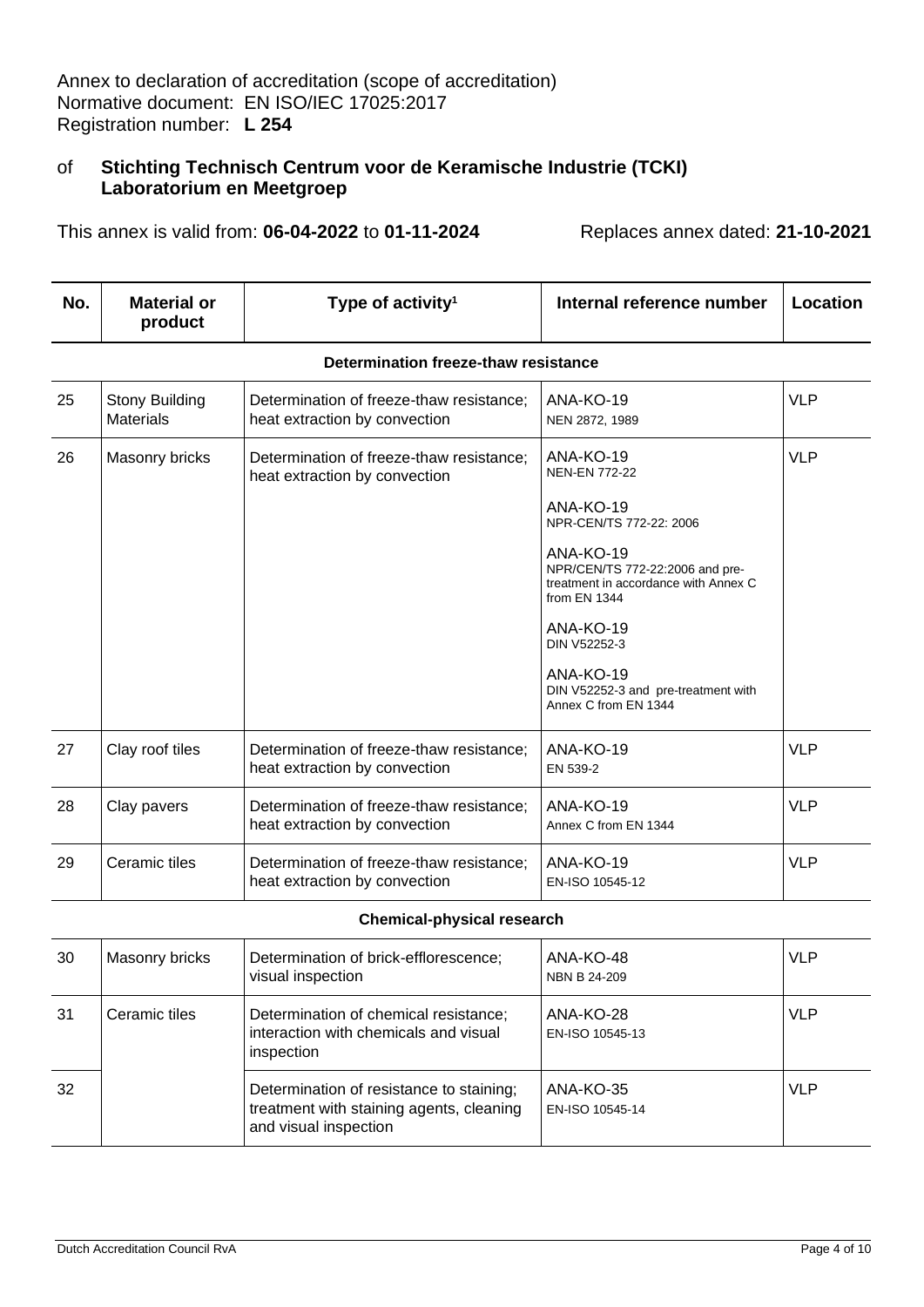This annex is valid from: **06-04-2022** to **01-11-2024** Replaces annex dated: **21-10-2021**

| No. | <b>Material or</b><br>product                                           | Type of activity <sup>1</sup>                                                                                                                                                                  | Internal reference number    | Location   |
|-----|-------------------------------------------------------------------------|------------------------------------------------------------------------------------------------------------------------------------------------------------------------------------------------|------------------------------|------------|
|     |                                                                         | <b>Gravimetric measurements</b>                                                                                                                                                                |                              |            |
| 33  | Raw materials<br>(clay, sand and<br>additives)                          | Determination of moisture content and/of<br>density, dry and wet, gravimetrically                                                                                                              | ANA-FY-01<br>in-house method | <b>VLP</b> |
| 34  |                                                                         | Determination of particle size distribution;<br>pipette analysis and wet and dry sieving,<br>gravimetrically<br>Pipette fractions 2, 10 and 16 µm<br>sieving fractions 45, 63, 125 and 250 µm, | ANA-DG-02<br>in-house method | <b>VLP</b> |
| 35  | Raw materials<br>(sand and<br>additives)                                | Determination of grain size distribution of<br>grainy material, dry sieving,<br>gravimetrically<br>0,045; 0,063; 0,125; 0,250; 0,500; 1,0; 2,0 and<br>$4.0$ mm                                 | ANA-DG-01<br>in-house method | <b>VLP</b> |
| 36  | Ceramic materials<br>and raw materials<br>(clay, sand and<br>additives) | Determination of loss on ignition at<br>1025 $\degree$ C; gravimetrically                                                                                                                      | ANA-DI-06<br>in-house method | <b>VLP</b> |

### **Anorganic analyses**

| 37 | Raw materials<br>(clay, sand and<br>additives)                          | Determination of organic carbon; IR<br>measurement of the amount of CO <sub>2</sub><br>released after incineration | ANA-DI-14<br>in-house method | <b>VLP</b> |
|----|-------------------------------------------------------------------------|--------------------------------------------------------------------------------------------------------------------|------------------------------|------------|
| 38 | Raw materials<br>(clay, sand and<br>additives)                          | Determination of total carbon; IR<br>measurement of the amount of $CO2$<br>released after incineration             | ANA-DI-18<br>in house method | <b>VLP</b> |
| 39 | Watery solutions                                                        | Determination of pH; potentiometry                                                                                 | ANA-DI-04<br>EN-ISO 10523    | <b>VLP</b> |
| 40 |                                                                         | Determination of electrical conductivity;<br>conductometry                                                         | ANA-DI-03<br><b>ISO 7888</b> | <b>VLP</b> |
| 41 | Ceramic materials<br>and raw materials<br>(clay, sand and<br>additives) | Determination of sulphur after destruction<br>with HCIO <sub>4</sub> /HNO <sub>3</sub> ; ICP-AES                   | MVB-03<br>in-house method    | <b>VLP</b> |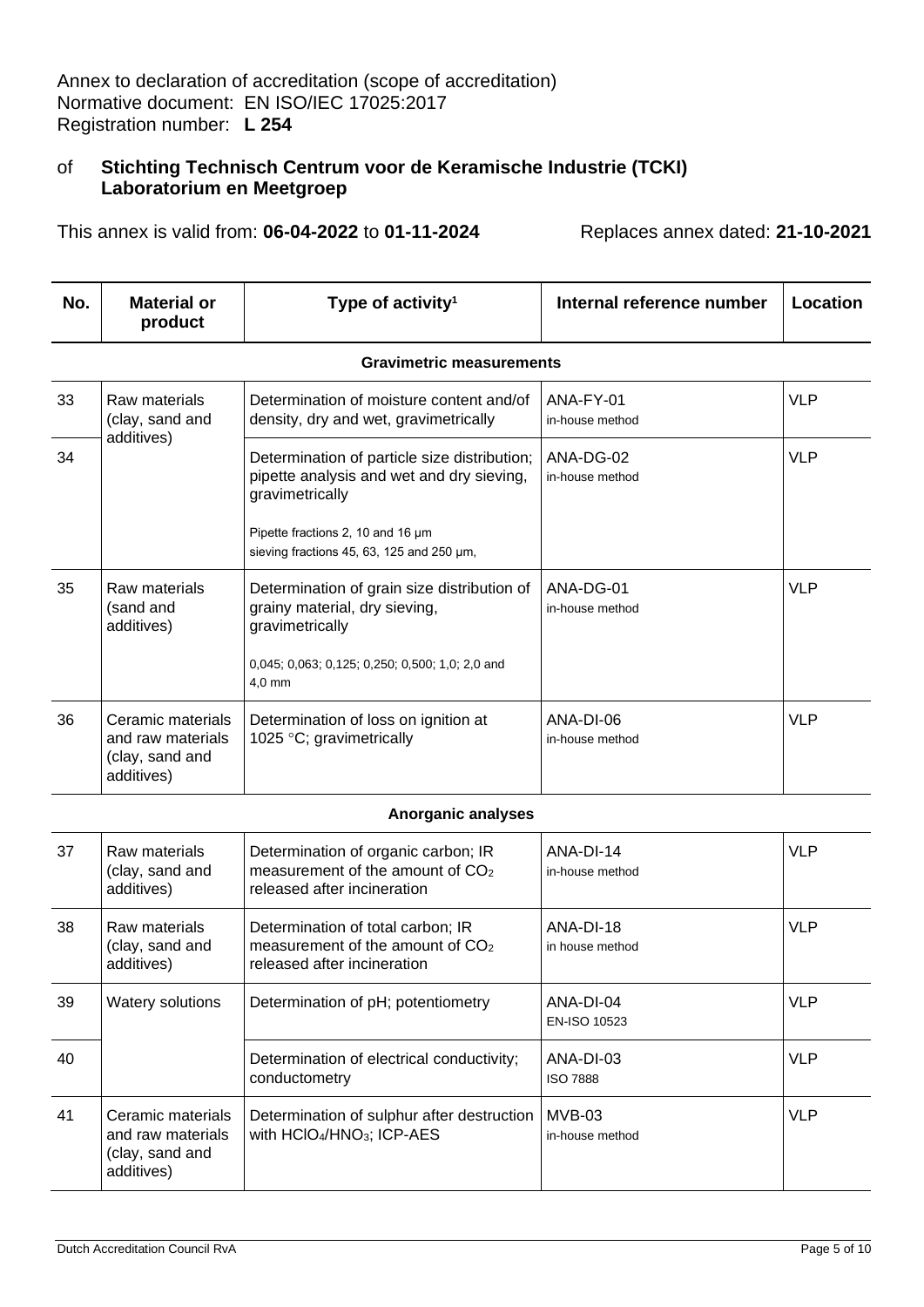This annex is valid from: **06-04-2022** to **01-11-2024** Replaces annex dated: **21-10-2021**

| No. | <b>Material or</b><br>product                                           | Type of activity <sup>1</sup>                                                                                                                                                                                                           | Internal reference number                                            | Location   |
|-----|-------------------------------------------------------------------------|-----------------------------------------------------------------------------------------------------------------------------------------------------------------------------------------------------------------------------------------|----------------------------------------------------------------------|------------|
| 42  | Raw materials<br>(clay, sand and<br>additives)                          | Determination of water-soluble salts;<br><b>ICP-AES</b><br>sodium, potassium, calcium, magnesium                                                                                                                                        | $MVB-11$<br>in-house method                                          | <b>VLP</b> |
|     |                                                                         | (expressed as oxides) and sulphur (expressed as<br>sulphate)                                                                                                                                                                            |                                                                      |            |
| 43  | Masonry bricks                                                          | Determination of soluble salts; ICP-AES                                                                                                                                                                                                 | ANA-KO-45<br>EN-772-5                                                | <b>VLP</b> |
|     |                                                                         | sodium, potassium and magnesium                                                                                                                                                                                                         |                                                                      |            |
| 44  |                                                                         | Determination of soluble salts; ICP-AES                                                                                                                                                                                                 | ANA-KO-45<br>in-house method                                         | <b>VLP</b> |
|     |                                                                         | sulphur (expressed as sulphate) and calcium                                                                                                                                                                                             | (sample pre-treatment EN 772-5, eluate<br>analysis NEN 6966)         |            |
| 45  | Ceramic materials<br>and raw materials<br>(clay, sand and<br>additives) | Determination of the composition of<br>elements by X Ray fluorescence; Wave<br>length dispersive XRF                                                                                                                                    | ELM-05, ANA-DI-06<br>XRF determination: EN 15309                     | <b>VLP</b> |
|     |                                                                         | silicon, aluminium, sodium, potassium, calcium,<br>magnesium, iron, titanium, manganese, tin,<br>molybdenum, strontium, lead, zinc, copper, nickel,<br>cobalt, chromium, vanadium, barium, zircon and<br>phosphor (expressed as oxides) |                                                                      |            |
|     |                                                                         | including loss on ignition at 1025 °C;<br>gravimetrically                                                                                                                                                                               | loss on ignition: in-house method                                    |            |
| 46  | Raw materials<br>(clay, sand and<br>ceramic additives)                  | Determination of the composition of<br>elements by X Ray fluorescence; Wave<br>length dispersive XRF                                                                                                                                    | <b>ELM-08</b><br>in-house method                                     | <b>VLP</b> |
|     |                                                                         | iron, calcium, manganese, chromium and titanium<br>(expressed as oxides)                                                                                                                                                                |                                                                      |            |
| 47  | Glazed ceramic<br>tiles                                                 | Determination of lead and cadmium<br>release; ICP-AES                                                                                                                                                                                   | <b>MVB-16</b><br>EN-ISO 10545-15                                     | <b>VLP</b> |
| 48  | Consumer pottery                                                        | Determination of lead and cadmium<br>release; ICP-AES                                                                                                                                                                                   | <b>MVB-16</b><br>in-house method                                     | <b>VLP</b> |
|     |                                                                         |                                                                                                                                                                                                                                         | (sample pre-treatment EN 1388-1, eluate<br>analysis EN-ISO 10545-15) |            |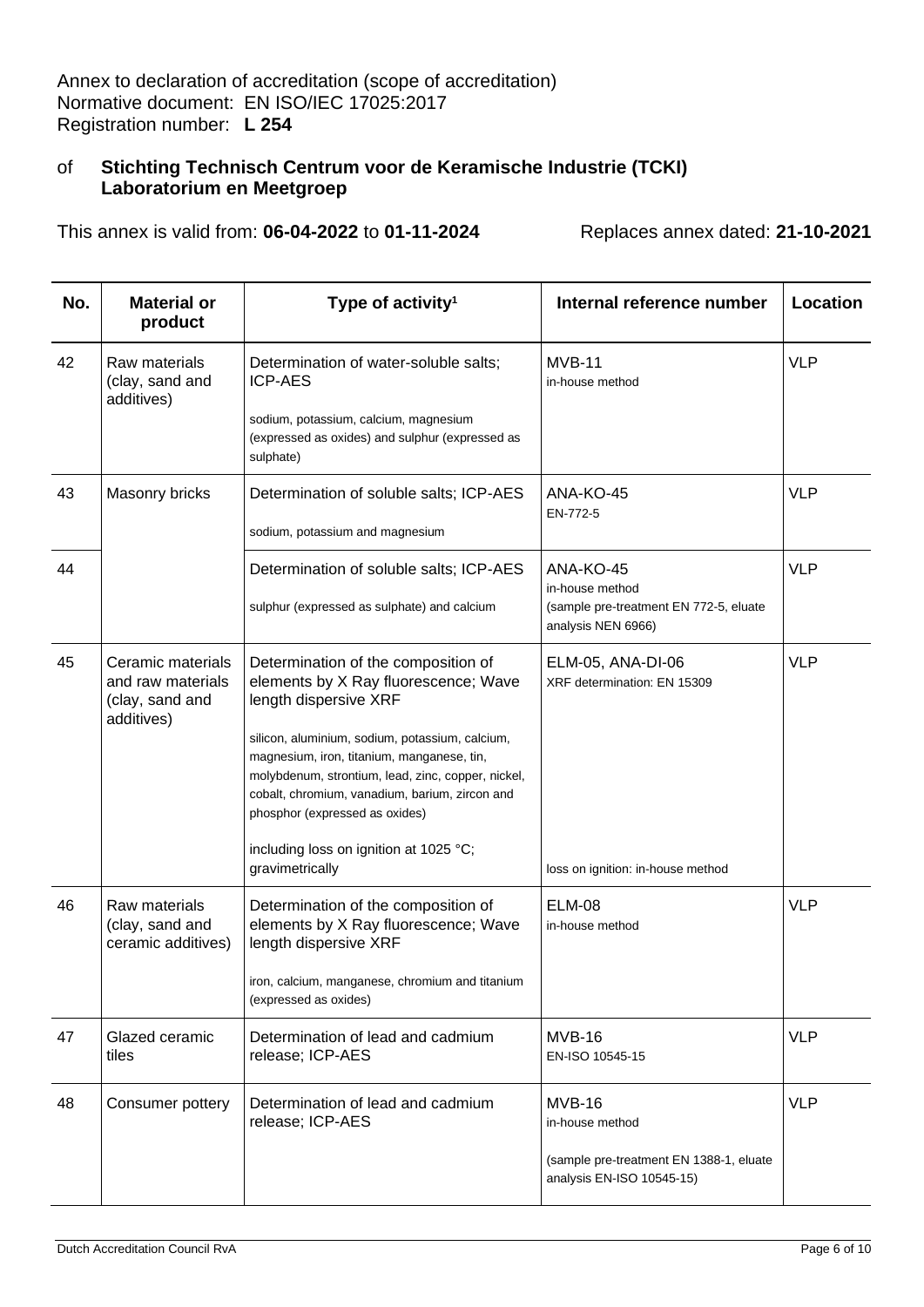This annex is valid from: **06-04-2022** to **01-11-2024** Replaces annex dated: **21-10-2021**

| No. | <b>Material or</b><br>product | Type of activity <sup>1</sup> | Internal reference number | ' Location |
|-----|-------------------------------|-------------------------------|---------------------------|------------|
|-----|-------------------------------|-------------------------------|---------------------------|------------|

#### **Leaching behaviour**

| Ceramic building<br>materials | Determination of leaching of inorganic<br>components of monolitic materials with<br>the abbreviated leaching test. | MVB-13<br>BRL 52230, chapter 4 | <b>VLP</b> |
|-------------------------------|--------------------------------------------------------------------------------------------------------------------|--------------------------------|------------|
|                               |                                                                                                                    |                                |            |

**AP04-verrichtingen (versie 23-06-2016 AP04) (NAW-0132) , pakket U2 (uitloogonderzoek; vormgegeven bouwstoffen; diffusiebepaalde uitloging) (versie 23-06-2016 U2) (NAW-0132-4) , pakket E (analyse van eluaten) (versie 23-06-2016) (NAW-0132-1) volledig pakket (waarbij de bepaling van het gehalte aan cyaniden structureel uitbesteed wordt)** 

|    | Moulded building<br>materials | Sample treatment for AP04-UII<br>(and $AP04-E$ )                                                                                                                                                   | <b>MVB-13</b><br>$AP04-V$                                                                                                                      | <b>VLP</b> |
|----|-------------------------------|----------------------------------------------------------------------------------------------------------------------------------------------------------------------------------------------------|------------------------------------------------------------------------------------------------------------------------------------------------|------------|
| b  |                               | Determination of emission of inorganic<br>components; tank test                                                                                                                                    | <b>MVB-13</b><br>AP04-U-II and<br><b>NEN 7375</b>                                                                                              | <b>VLP</b> |
| 49 | Eluates                       | Determination of pH; potentiometry                                                                                                                                                                 | ANA-DI-04<br>AP04-U-IV and<br>ISO 10523                                                                                                        | <b>VLP</b> |
| 50 |                               | Determination of electrical conductivity of<br>an eluate; conductometry                                                                                                                            | ANA-DI-03<br>in accordance with AP04-U-V and<br>in accordance with ISO 7888                                                                    | <b>VLP</b> |
| 51 |                               | Determination of the metal content;<br><b>ICP-AES</b><br>lead, cadmium, zinc, nickel, arsenic, chrome,<br>copper, molybdenum, barium, cobalt, vanadium and<br>calcium                              | <b>ELM-04</b><br>AP04-E-I, -II, -III, -IV, -V, -VI, -VII, -IX, -X,<br>-XII, -XV and -XIX and<br><b>NEN 6966</b>                                | <b>VLP</b> |
| 52 |                               | Determination of mercury content;<br>hydride ICP-AES                                                                                                                                               | <b>ELM-04</b><br>AP04-E-VIII and<br><b>NEN 7324</b>                                                                                            | <b>VLP</b> |
| 53 |                               | Determination of the metal content;<br>hydride ICP-AES<br>tin, antimony en selenium                                                                                                                | <b>ELM-04</b><br>AP04-E-XI, -XIII and -XIV and NEN 6966                                                                                        | <b>VLP</b> |
| 54 |                               | Determination of the metal content;;<br>ICP-MS<br>lead, cadmium, zinc, nickel, arsenic, chromium,<br>copper, molybdenum, barium, cobalt, vanadium,<br>calcium, mercury, tin, antimony and selenium | <b>ELM-11</b><br>AP04-E-I, -II, -III, -IV, -V, -VI, -VII, VIII, -<br>IX, -X, XI, -XII, -XIII, -XIV -XV en -XIX en<br><b>NEN-EN-ISO 17294-2</b> | <b>VLP</b> |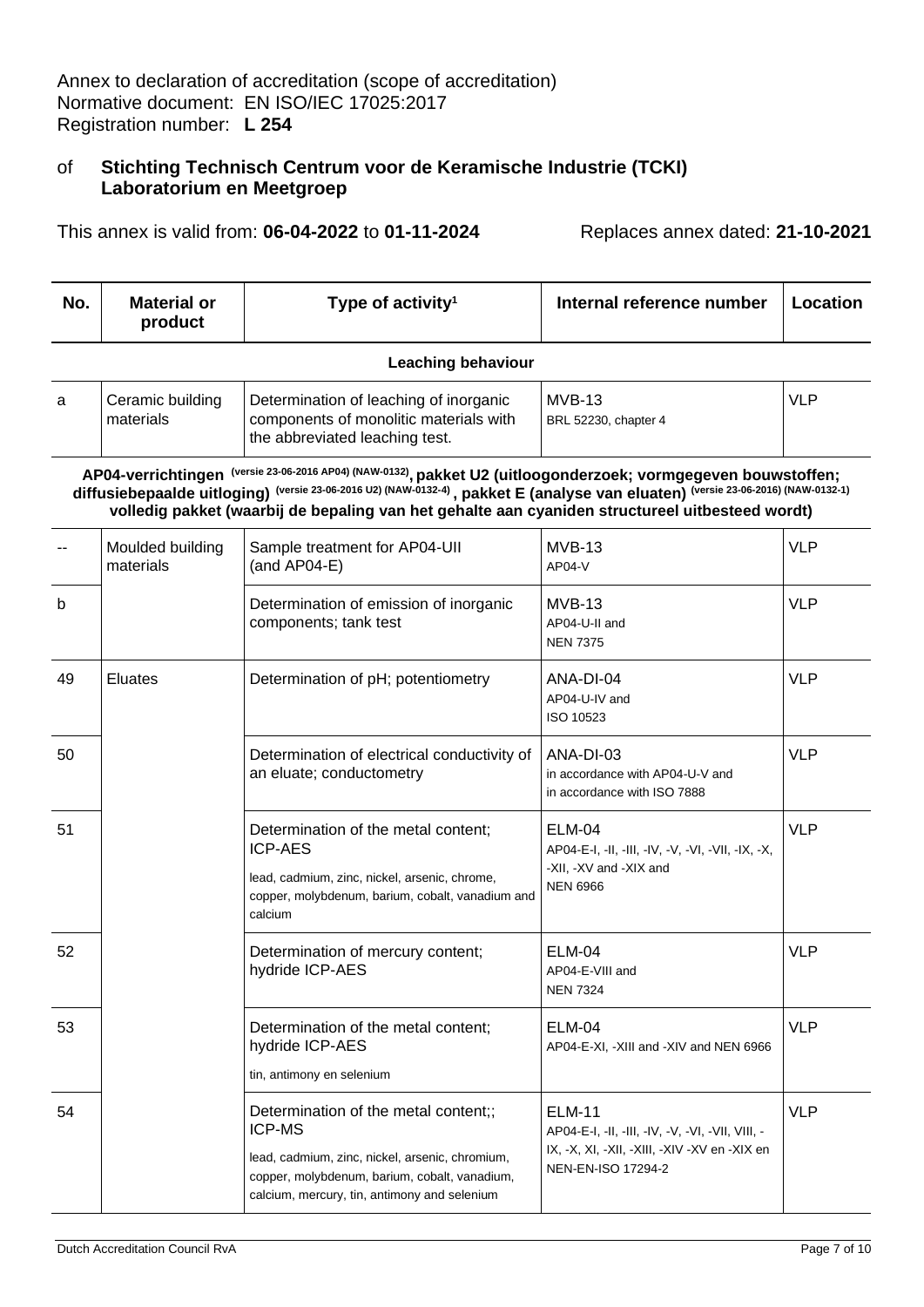This annex is valid from: **06-04-2022** to **01-11-2024** Replaces annex dated: **21-10-2021**

| No. | <b>Material or</b><br>product | Type of activity <sup>1</sup>                                                           | Internal reference number                        | Location   |
|-----|-------------------------------|-----------------------------------------------------------------------------------------|--------------------------------------------------|------------|
| 55  | <b>Eluates</b>                | Determination of anion content;<br>ion-chromatography<br>bromide, chloride and sulphate | ELM-03<br>AP04-E-XVII and<br>EN-ISO 10304-1      | <b>VLP</b> |
| 56  |                               | Determination of fluoride content;<br>potentiometry                                     | ANA-DI-15<br>AP04-E-XVIII and<br><b>NEN 6578</b> | <b>VLP</b> |

#### **Emission measurements**

| -57 | Emitted air,<br>smoke, process | Determination of homogeneity (plane<br>area assessment) for the purpose of all<br>and exhaust gases   the samplings and tests mentioned in this  <br>scope | ANA-MGR-07<br>EN 15259 | <b>VLP</b> |
|-----|--------------------------------|------------------------------------------------------------------------------------------------------------------------------------------------------------|------------------------|------------|
|     |                                |                                                                                                                                                            |                        |            |

#### **Cluster: Physical parameters**

| 58 | Emitted air,<br>smoke, process | Determination of the waste gas<br>characteristics: flow rate; differential<br>and exhaust gases   pressure measurement | ANA-MGE-01<br>ISO 10780<br>ISO 16911-1          | <b>VLP</b> |
|----|--------------------------------|------------------------------------------------------------------------------------------------------------------------|-------------------------------------------------|------------|
| 59 |                                | Determination of the water vapor content<br>(in pipes); gravimetry                                                     | ANA-MGR-02<br>ANA-MGR-01<br><b>NEN-EN 14790</b> | <b>VLP</b> |

#### **Cluster: Dust related**

| 60 | Emitted air,   | Determination of the dust content:                  | ANA-MGA-02      | <b>VLP</b> |
|----|----------------|-----------------------------------------------------|-----------------|------------|
|    | smoke, process | aravimetry                                          | in-house method |            |
|    |                | and exhaust gases   (including associated sampling) | ANA-MGR-02      |            |
|    |                |                                                     | NEN-EN 13284-1  |            |

### **Cluster: Gaseous (in)organic**

| -61 | Emitted air,<br>smoke, process<br>and exhaust gases | Determination of sulphur dioxide (SO <sub>2</sub> )<br>content; IR<br>(including associated sampling)                                                  | ANA-MGR-05<br><b>NEN-ISO 7935</b>                                                            | <b>VLP</b> |
|-----|-----------------------------------------------------|--------------------------------------------------------------------------------------------------------------------------------------------------------|----------------------------------------------------------------------------------------------|------------|
| 62  |                                                     | Determination of content of nitrogen<br>oxides ( $NO2$ ) and oxygen ( $O2$ )<br>chemiluminescence and paramagnetism<br>(including associated sampling) | ANA-MGR-05, ANA-MGR-06<br><b>NEN-ISO 10849</b><br><b>NEN-EN 14789</b><br><b>NEN-EN 14792</b> | <b>VLP</b> |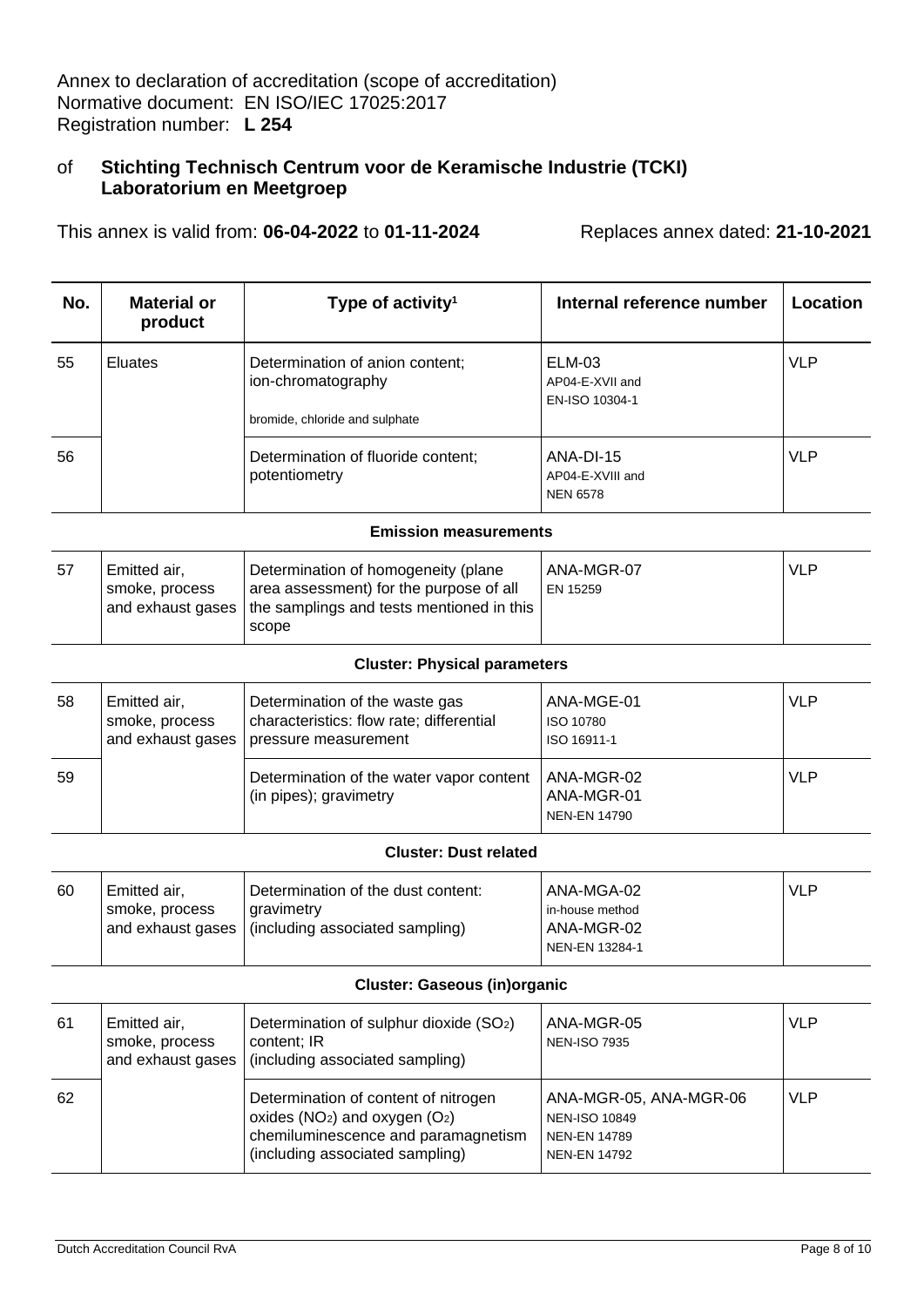This annex is valid from: **06-04-2022** to **01-11-2024** Replaces annex dated: **21-10-2021**

| No. | <b>Material or</b><br>product                       | Type of activity <sup>1</sup>                                                        | Internal reference number                      | Location   |
|-----|-----------------------------------------------------|--------------------------------------------------------------------------------------|------------------------------------------------|------------|
| 63  | Emitted air,<br>smoke, process<br>and exhaust gases | Determination of hydrocarbon CxHY<br>content; FID<br>(including associated sampling) | ANA-MGR-05<br><b>NEN-EN 12619</b>              | <b>VLP</b> |
| 64  | Emitted air,<br>smoke, process<br>and exhaust gases | Determination of CO, CO <sub>2</sub> content; IR<br>(including associated sampling)  | ANA-MGR-05<br>ISO 12039<br><b>NEN-EN 15058</b> | <b>VLP</b> |

### **Inorganic analyses (wet-chemical)**

| 65 | Emitted air,<br>smoke, process<br>and exhaust gases | Determination of chloride content;<br>potentiometric titatrion / ion-<br>chromatography (including associated<br>sampling) | MVW-03, ANA-MGR-01,<br><b>ELM-03</b><br><b>NEN-EN 1911</b>             | <b>VLP</b> |
|----|-----------------------------------------------------|----------------------------------------------------------------------------------------------------------------------------|------------------------------------------------------------------------|------------|
| 66 |                                                     | Determination of fluoride content; ion<br>selective electrode (including associated<br>sampling)                           | ANA-DI-15, MVW-03,<br>ANA-MGR-01<br><b>NEN-ISO 15713</b>               | <b>VLP</b> |
| 67 |                                                     | Determination of content of sulphur<br>oxides; IC (including associated<br>sampling)                                       | MVW-03, ELM-03<br>in-house method<br>ANA-MGR-01<br><b>NEN-EN 14791</b> | <b>VLP</b> |

#### **Work place atmosphere measurements**

| 68 | Air | Determination of total and respirable<br>(fine) dust content in the work place;<br>gravimetry<br>Measurements in situ | ANA-MGA-01, ANA-MGA-02<br>in-house method | <b>VLP</b> |
|----|-----|-----------------------------------------------------------------------------------------------------------------------|-------------------------------------------|------------|
|    |     | Determination of total and respirable<br>(fine) dust content for the work place;<br>gravimetry                        | ANA-MGA-01, ANA-MGA-02<br>in-house method |            |
| 69 |     | Determination of (respirable) quartz<br>content; FTIR                                                                 | ANA-MGA-03<br><b>NIOSH 7602</b>           | <b>VLP</b> |